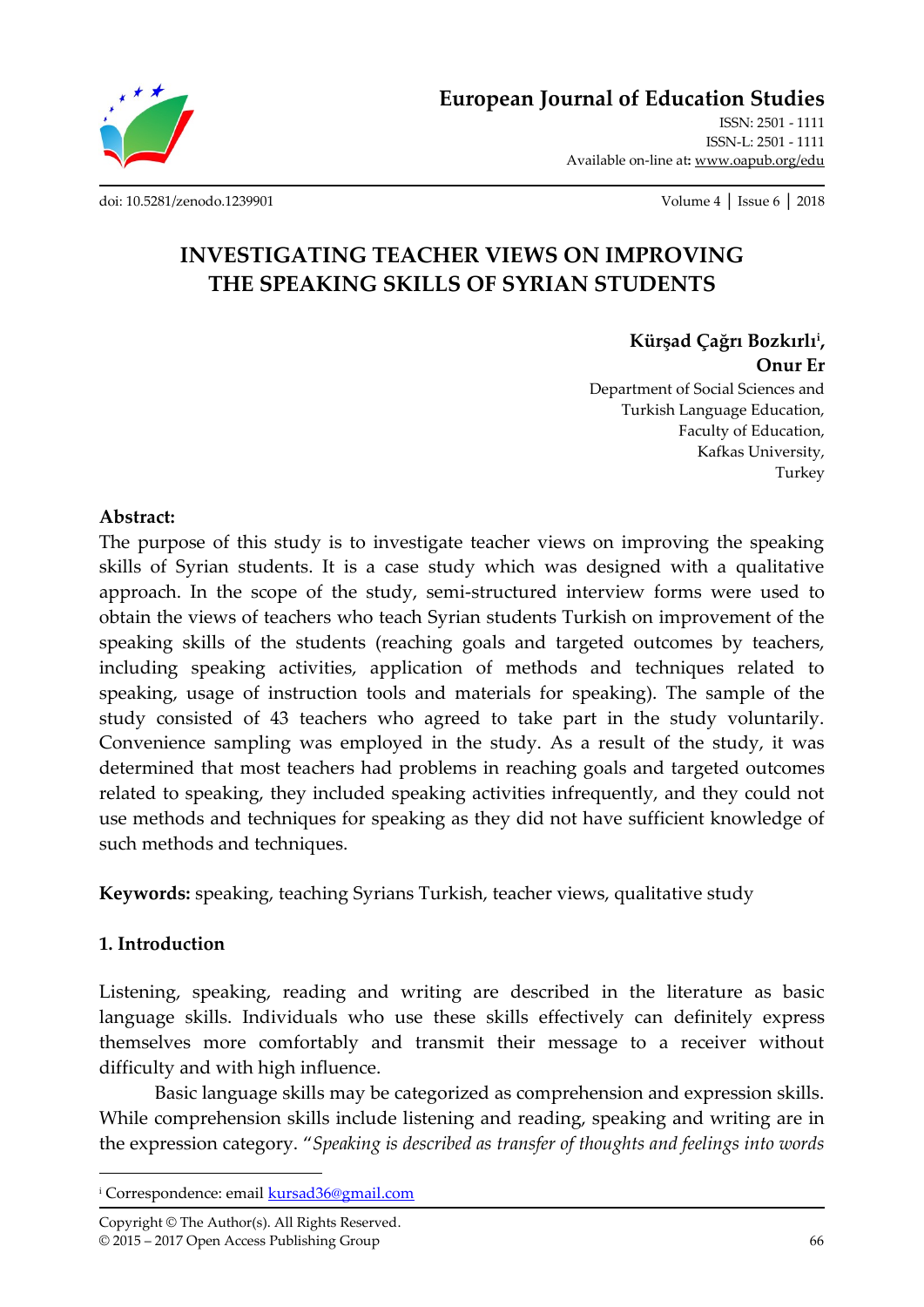*and uncovering mental constructs, processes and operations*" (Güneş, 2014, p. 3). Speaking has critical importance in teaching both native languages and target languages (as a foreign or second language). This is because "*in terms of improvement of especially communication skills, the success obtained by speaking and the effective power of speaking is considered to be directly proportional to the quality of life of individuals*" (Kurudayıoğlu, 2003, p. 289). Moreover, increases in the self-expression levels of individuals will also affect their communication skills positively (Melanlıoğlu and Demir, 2013). In fact, it may be easily argued that the main criterion of having learned a foreign language is being able to speak that language based on its rules.

Several studies have been conducted on how to effectively provide children with speaking skills in the process of teaching a target language via activities. Şeref (2013) provided alternative activities for teachers who teach Turkish to foreigners by preparing speaking activities that focus on a communicational approach for improving the speaking skills of students. In order to improve in-class speaking skills, Harmer (2007) proposed activities of acting from a script, communication games, discussion, prepared talks, questionnaires and simulation and role-play. According to Demir (2013), activities that may be used in speaking classes include "students' spoken summarization of the text they have read, providing students with topics in students' interests such as "*spare time activities, sports, arts, family, vacation and future plans' that they can prepare for beforehand and expecting them to make verbal presentations or carrying out inclass activities like panels, debates and forums*" (p. 124).

It is undeniable that the methods and techniques to be used responsibly by the teacher will provide significant contribution in improving speaking skills. According to Göçer (2015), improvement of speaking skills requires usage of suitable methods and techniques by considering the topic of the class, levels of the students and the suitability of the classroom setting. In this context, while selecting the methods and techniques for improvement of speaking skills, one needs to know about the theoretical backgrounds of the methods and techniques and choose accordingly.

In the traditional approach, speaking exercises are prioritized, and it is emphasized that speaking will be improved by constant imitation and repetition. With the methods that are applied for this purpose, the priority is on issues such as speaking exercises, emphases, intonation and pronunciation. Cognitive approaches and models consider the speaking process in a broader perspective as mental and physical and focus on the mental processes of the speaker (Güneş, 2014, p. 3).

Usage of instruction tools and materials for improving speaking skills in the process of teaching a target language by diversifying these will affect the process positively. Bahadorfar and Omidvar (2014) stated that technological tools and materials such as internet, podcasts, video conferencing, videos and speech recognition software may help students in improving speaking skills.

The place of speaking in learning a foreign language is mentioned above. Thus, it is needed to additionally focus on providing Syrians with speaking skills while teaching the Turkish language. This is because the capability of a community of about 3.5 million people to live in a country where a different language is spoken is closely related to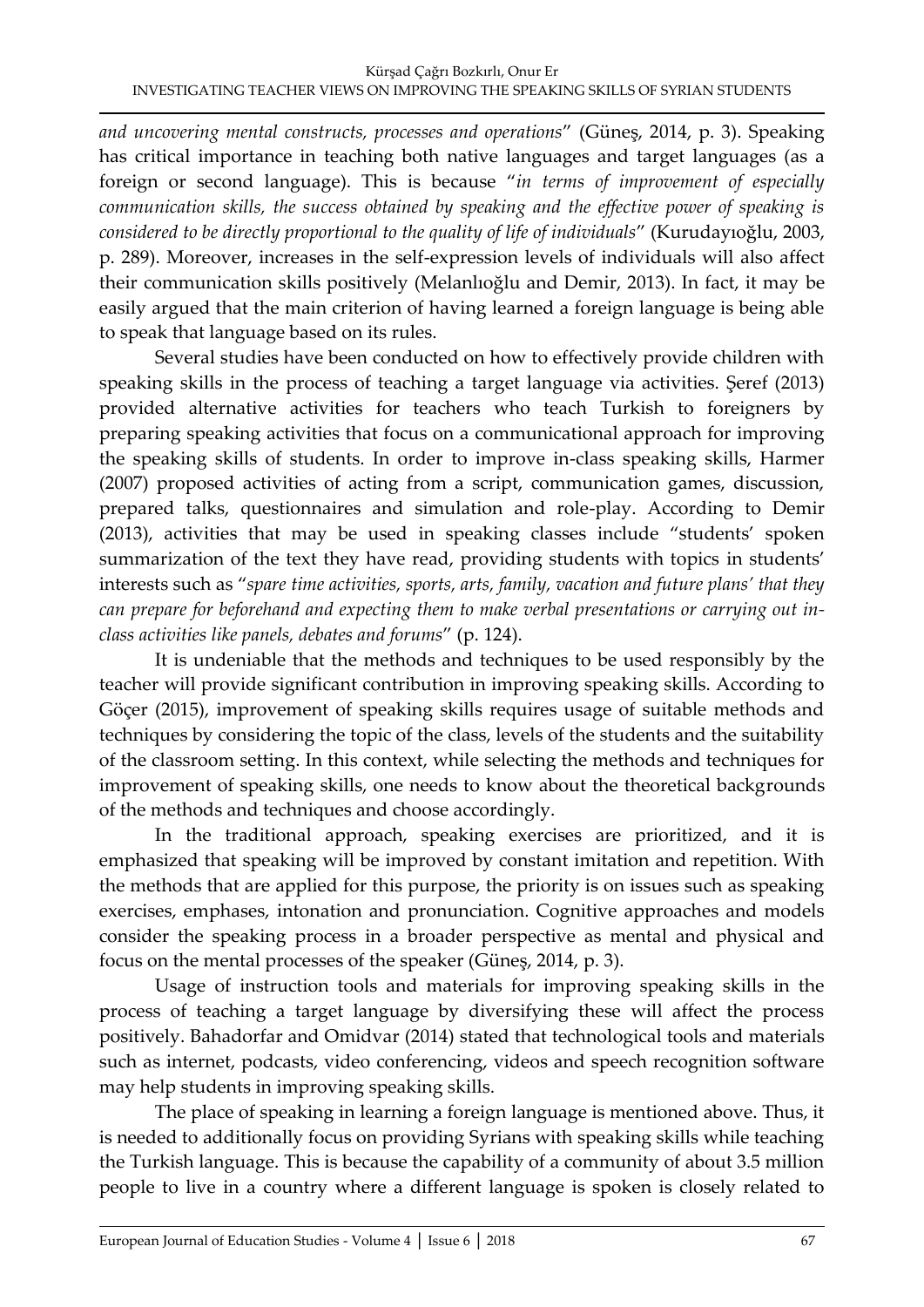their ability to speak the language. Foreigners in Turkey are taught the Turkish language at Turkish teaching centers (TÖMER, DİLMER) under universities, and school and educational centers that are run by the Ministry of National Education (MEB). However, the quality of the service provided varies among the institutions in question. The practices at the schools and educational centers run by MEB are carried out in the scope of the "Project for the Integration of Syrian Students into the Turkish Education System." It may be stated that, in terms of both the technical infrastructure and qualified personnel, TÖMER and DİLMER institutions are in a better condition than MEB institutions. In TÖMER and DİLMER institutions, there is a requirement to at least partially speak the target language during the teaching process. That is, the student will continue the communication process outside the class at a setting where Turkish is spoken. However, especially students who are staying in camps do not have such an opportunity. "*Providing the education in the camp environment, deprivation of students from certain social opportunities and their inability to leave the camp has affected the success of the project negatively. The inadequate physical conditions in the classrooms in the first years of the project also influenced the learning and teaching processes*" (Büyükikiz and Çangal, 2016, p. 1428). Considering that the second skill that foreigners who are learning find the most difficult is speaking (Açık, 2008), in addition to the adequacy of the classroom environment, the importance of settings and activities that will provide opportunities to speak the target language outside the classroom may be understood more clearly. The heaviest workload for the activities of teaching Turkish in the scope of the "Project for the Integration of Syrian Students into the Turkish Education System" is on the teachers. Therefore, the views of teachers regarding the process of teaching Turkish to Syrians are highly valuable. This is why the subject of the study was chosen as the views of teachers who teach Turkish to Syrians on the goals and targeted outcomes, activities, methods and techniques, and instruction tools and materials towards improving the speaking skills of students.

### **1.1. Objectives**

The objective of this study was determined as investigating teacher views towards improving the speaking skills of Syrian students. The research questions are as the following:

- 1. How is the situation of the teachers about reaching goals and targeted outcomes regarding improvement of the speaking skills of Syrian students?
- 2. How is the situation of the teachers about their inclusion of activities towards improvement of the speaking skills of Syrian students?
- 3. How is the situation of the teachers about their implementations of methods and techniques towards improvement of the speaking skills of Syrian students?
- 4. How is the situation of the teachers about their use of instruction tools and materials towards improvement of the speaking skills of Syrian students?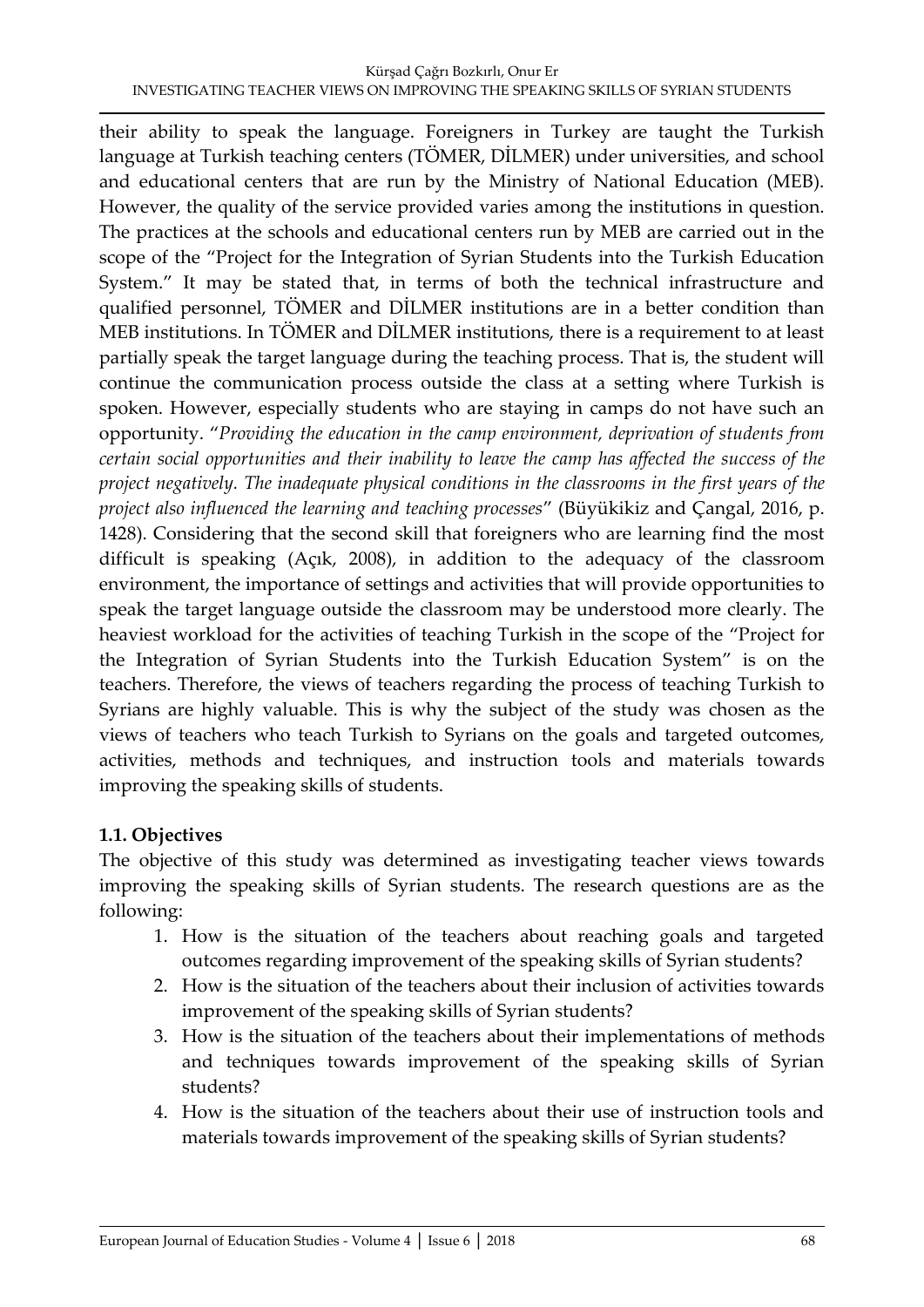# **2. Method**

# **2.1. Model**

This study, which aims to investigate teachers' views on improvement of the speaking skills of Syrian students, was designed in the form of a case study as a qualitative method. "*A qualitative study may be described as a study in which qualitative data collection methods such as observation, interview and document analysis are used, and a qualitative process is employed towards presenting phenomena and situations in their natural environment in a realistic and comprehensive way*" (Yıldırım and Şimşek, 2008, p. 39). A case study is a type of qualitative study which provides researchers with possibility of collecting detailed and in-depth information on a real situation or case (Craswell, 2015).

# **2.2. Sample**

The study used the non-probability (purposive) sampling method of convenience sampling. In convenience sampling, the researchers choose a phenomenon that is close and easy to access (Yıldırım and Şimşek, 2008).

The study was carried out in April 2017. The participants were 43 teachers who were teaching Turkish to Syrians in the province of Kilis, Turkey. The distribution of some characteristics of the teachers in the sample is provided in Table 1.

| <b>Personal Characteristics of the Teachers</b> |    |
|-------------------------------------------------|----|
| <b>Class Level They Taught</b>                  |    |
| Primary School                                  | 27 |
| Secondary School                                | 9  |
| High School                                     | 7  |
| Adults                                          | າ  |
| Total                                           | 45 |
| <b>Program of Graduation</b>                    |    |
| Turkish Language and Literature                 | 27 |
| <b>Turkish Teaching</b>                         | 9  |
| Form Teaching                                   | 7  |
| Total                                           | 43 |

**Table 1:** Frequency Distribution of the Personal Characteristics of the Participants in the Sample

As seen in Table 1, 27 of the teachers taught classes for Syrian primary school students, nine and seven teachers taught those on the levels of secondary and high school respectively. Two teachers taught Turkish for Syrian adults. Additionally, among the teachers who taught Turkish for Syrians in Kilis, 27 graduated from Turkish Language and Literature, nine graduated from Turkish Teaching and five graduated from Form Teaching departments.

# **2.3. Data Collection Tools and the Collection Process**

As a data collection tool, the study used a semi-structured interview form developed by the researchers in a way that is suitable for the objectives and research questions of the study with the purpose of learning about the views of the teachers on improvement of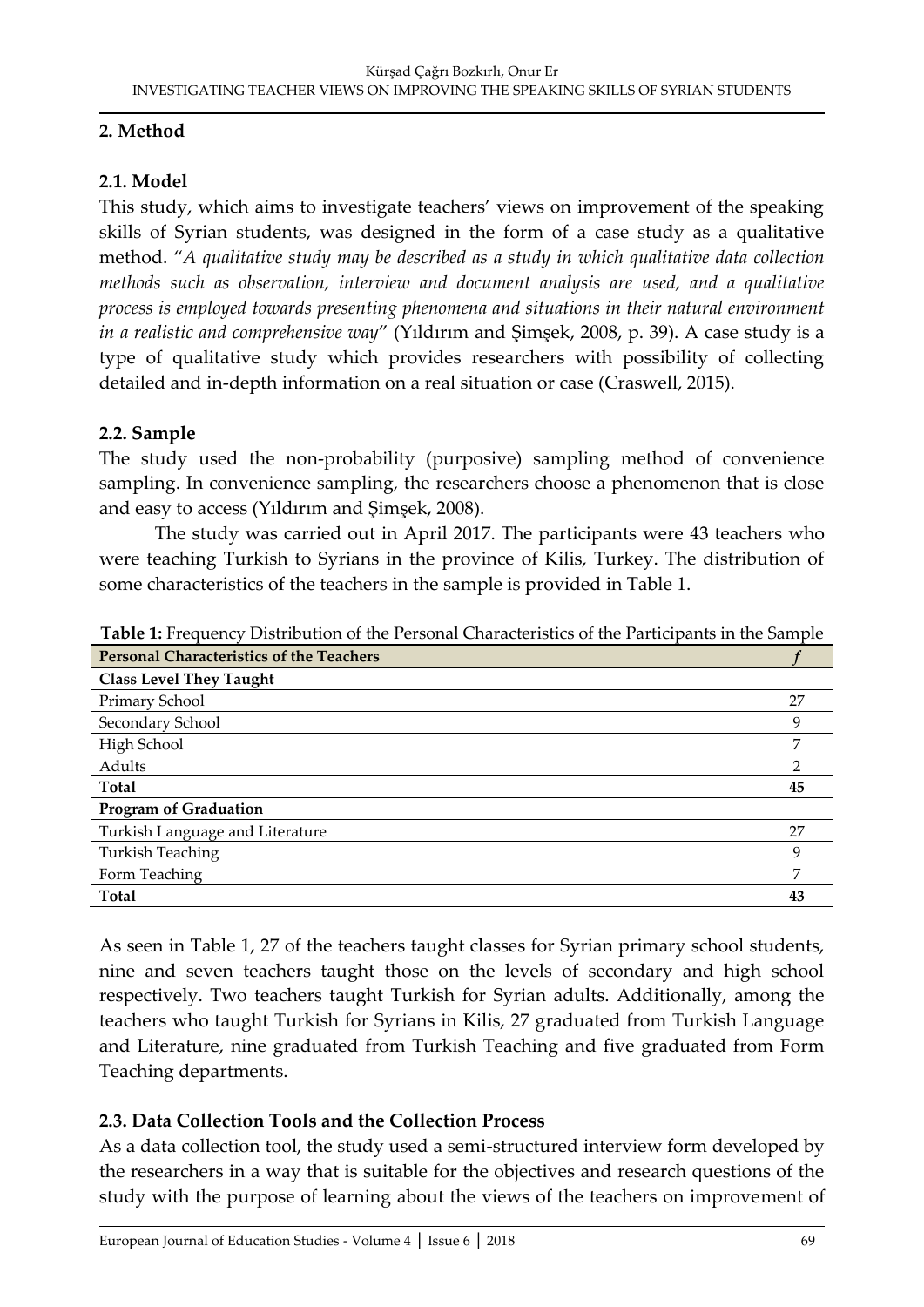the speaking skills of Syrian students. "*Interview is a method that is used to learn about behaviors and feelings that we cannot observe or how people express the world around them"* (Merriam, 2013, p. 86).

After the draft of the semi-structured interview form was submitted for the views of experts in the field, a pilot study was conducted with 10 teachers. The form was given its final form after the feedback that was received.

The final form was applied by the researchers with the teachers who were teaching Syrians Turkish. After the implementation, the responses of the teachers to the open-ended questions were examined separately by the researchers, and the reliability of coding was calculated as 91% by using the formula by Miles and Huberman (1994) [Agreement / (Agreement + Disagreement) x 100]. Reliability rates of higher than 70% indicate a reliable study (Miles and Huberman, 1994).

The semi-structured interview form was prepared for determining the views of the teachers on improvement of the speaking skills of Syrian students from different perspectives (goals and targeted outcomes, activities, method and techniques, instruction tools and materials). The first part of the form includes questions about the class level taught by the teachers and the departments they graduated from. The rest of the form contains five open-ended questions. In addition to this, there are three followup questions. The data were collected by conducting interviews with the teachers during the certification program that was prepared for teachers who teach Turkish to Syrians organized at Kilis 7 Aralık University.

# **2.4. Data Analysis and Interpretation**

The data in the study were examined by the method of content analysis. "*The main objective in content analysis is reaching concepts and relationships that may explain the collected data. The main activity in content analysis is to gather similar data around certain concepts and themes and interpret them by organizing them in a way that can be understood by the reader*" (Yıldırım and Şimşek, 2008: 227).

In the study, the data collected from the interviewed teachers were coded in a general framework. The codes were divided into common themes based on the relationships among them. Tables were utilized in the presentation of the codes and the resulting themes.

In reporting the interview data, the sentences of the teachers were provided as direct quotes to reflect the points of view of the interviewed persons. While quoting from the views of the teachers, the numbers assigned to the teachers (e.g.  $T_1$ ) were added at the end of the quotes.

# **3. Findings**

This section provides the findings of the study in compliance with the research questions in the form of tables.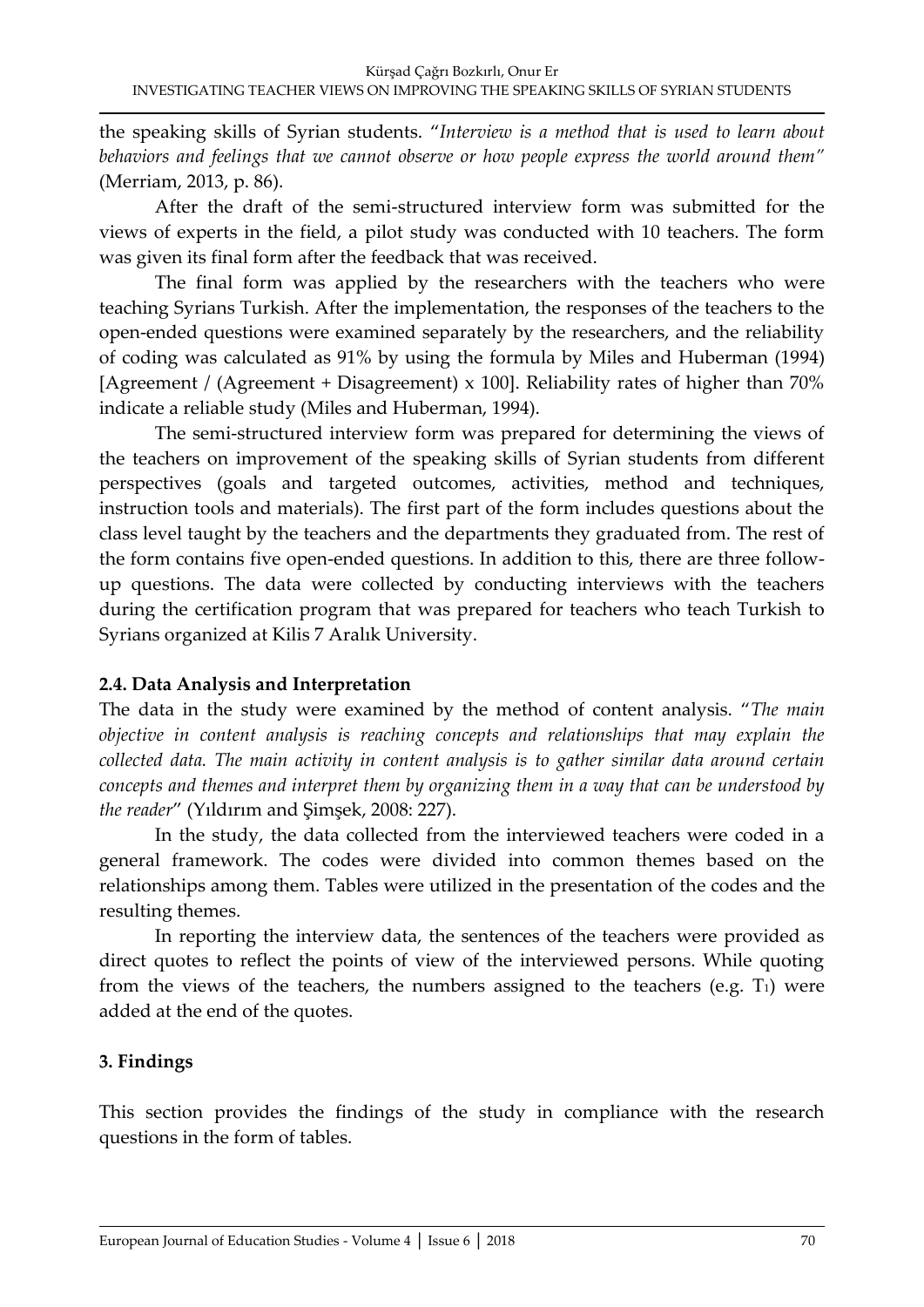# **3.1. How is the situation of the teachers about reaching goals and targeted outcomes regarding improvement of the speaking skills of Syrian students?**

**Table 2:** Situation of the teachers about reaching goals and targeted outcomes regarding improvement of the speaking skills of Syrian students

| I Can Reach             | <b>I Can Partly Reach</b> | I Cannot Reach          |    |
|-------------------------|---------------------------|-------------------------|----|
| Turkish Language and    | Turkish Language and      | Turkish Language and    | 20 |
| Literature              | Literature                | Literature              |    |
| <b>Turkish Teaching</b> | <b>Turkish Teaching</b>   | <b>Turkish Teaching</b> |    |
| Form Teaching           | Form Teaching             | Form Teaching           |    |
| <b>Total</b>            | Total                     | Total                   |    |

As seen in Table 2, among the teachers who taught Turkish for Syrians, six stated that they can reach goals and targeted outcomes towards speaking skills, 10 stated that they have partial reach, and 27 stated that they cannot reach such goals and targeted outcomes. Thus, most teachers who participated in the study cannot reach goals and targeted outcomes regarding speaking.

Table 3 shows the views of the teachers regarding whether or not they reach goals and targeted outcomes towards improvement of the speaking skills of Syrian students.

| I Can Reach                                             | <b>I Can Partly Reach</b>                                                  |              | <b>I Cannot Reach</b>                                                                                                                                                          |   |
|---------------------------------------------------------|----------------------------------------------------------------------------|--------------|--------------------------------------------------------------------------------------------------------------------------------------------------------------------------------|---|
| Preparedness<br>$(T_{15})$                              | Depends on the student<br>$(T_4, T_{14}, T_{16}, T_{33})$                  | 4            | Crowded classrooms (T <sub>3</sub> , T <sub>5</sub> , T <sub>8</sub> ,<br>$T_{10}$ , T <sub>23</sub> , T <sub>26</sub> , T <sub>32</sub> , T <sub>34</sub> , T <sub>35</sub> ) | 9 |
| The teacher speaks the<br>target language<br>$(T_{40})$ | Crowded classrooms<br>$(T_{25})$                                           | $\mathbf{1}$ | Lack of communication between<br>the teacher and the students<br>$(T_1, T_2, T_6, T_7, T_{13})$                                                                                | 5 |
| A long process<br>$(T_{41})$                            | Young students<br>$(T_{27})$                                               | 1            | Unwillingness of the students<br>$(T_{11}, T_{20}, T_{24}, T_{36}, T_{38})$                                                                                                    | 5 |
| Reaching on an<br>elementary level<br>$(T_{12})$        | Lack of attendance<br>(T <sub>9</sub> )                                    | 1            | The students do not speak Turkish<br>outside the classroom<br>$(T_{29}, T_{30}, T_{31}, T_{39}, T_{43})$                                                                       | 5 |
|                                                         | Targeted outcomes that are<br>not cared about by the teacher<br>$(T_{18})$ | 1            | Young students<br>$(T_{21})$                                                                                                                                                   |   |
|                                                         |                                                                            |              | Pronunciation problems<br>$(T_{10})$                                                                                                                                           | 1 |

**Table 3:** Views of the Teachers Regarding Their State of Reaching Goals and Targeted Outcomes towards Improvement of the Speaking Skills of Syrian Students

As seen in Table 3, most teachers stated that they cannot reach goals and targeted outcomes. Some of their reasons were "*crowded classrooms*" (f: 9), "*lack of communication between the teacher and the students*" (f: 5), "*unwillingness of the students*" (f: 5), "*students do not speak Turkish outside the classroom*" (f: 5), "*young age of the students*" (f: 5) and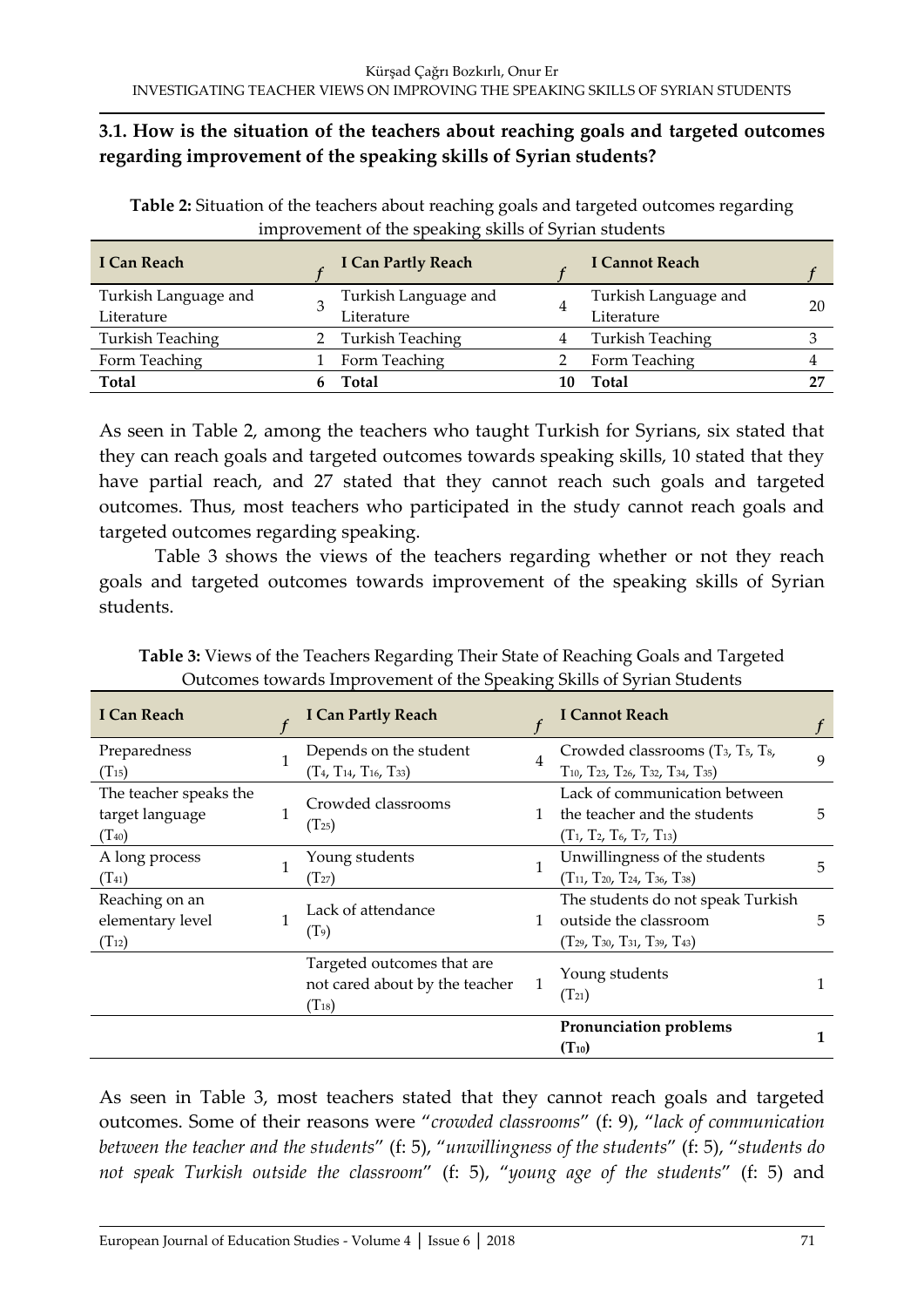"*pronunciation problems*" (f: 5). The views of two teachers who stated that they could not reach their goals and targeted outcomes are given below:

"*We cannot reach the goals and targeted outcomes regarding speaking skills to a desired*  extent. The biggest reason for this is the high numbers of students in the classroom, and that *Syrian students find it difficult to pronounce Turkish words."* (T<sub>10</sub>)

"*There are always mistakes while pronouncing words or sentences. While the syntax is disorganized, the sentence is interpreted based on the comprehension level of the listener. That is, what the students wants to express and what I understand can be different."* (T<sub>2</sub>)

"*Very few teachers stated that they could reach goals and targeted outcomes. Some of their reasons were "preparedness*" (f: 1), "*the teacher speaks the target language*" (f: 1), "*a long process*" (f: 1) and "*reaching on an elementary level*" (f: 1). The views of two teachers who stated that they could reach their goals and targeted outcomes are given below:

"*I always expose them to Turkish. I think this is why the classes are more productive. I observe that they repeat and use several words I use in the classroom even though I do not use these intentionally.*"  $(T_{40})$ 

"*I can reach goals and targeted outcomes regarding speaking skills in a long time. Considering the benefits of the dialogues and skills in the classroom, such outcomes can be reached in a long time."* (T<sub>41</sub>)

# **3.2. How is the Situation of the Teachers about Their Inclusion of Activities towards Improvement of the Speaking Skills of Syrian Students?**

**Table 4:** States of the teachers on whether they included activities towards improving the speaking skills of Syrian students

| Frequency of Inclusion of Activities by the Teachers |     |
|------------------------------------------------------|-----|
| Always                                               | 1 C |
| Usually                                              | 1 h |
| Sometimes                                            |     |
| <b>Never</b>                                         |     |

As seen in Table 4, most teachers stated that they always or usually included speaking activities. No teachers stated that they never include speaking activities.

Table 5 shows the views of the teachers on how they included speaking activities.

#### **Table 5:** Views of the teachers on how they included activities towards improvement of the speaking skills of Syrian students

| <b>Speaking Activities</b>                                                                                                |    |
|---------------------------------------------------------------------------------------------------------------------------|----|
| Dialogue practice                                                                                                         |    |
| $(T_1, T_5, T_8, T_{10}, T_{14}, T_{18}, T_{19}, T_{20}, T_{26}, T_{28}, T_{29}, T_{32}, T_{33}, T_{40}, T_{41}, T_{43})$ | 16 |
| Conversation                                                                                                              |    |
| $(T_1, T_6, T_9, T_{12}, T_{13}, T_{14}, T_{20}, T_{21}, T_{23}, T_{27}, T_{39}, T_{42})$                                 |    |
| Pronunciation practice                                                                                                    |    |
| $(T_2, T_4, T_5, T_{20}, T_{22}, T_{25}, T_{30}, T_{42}, T_{43})$                                                         |    |
| Mini Dramas                                                                                                               |    |
|                                                                                                                           |    |

European Journal of Education Studies - Volume 4 │ Issue 6 │ 2018 72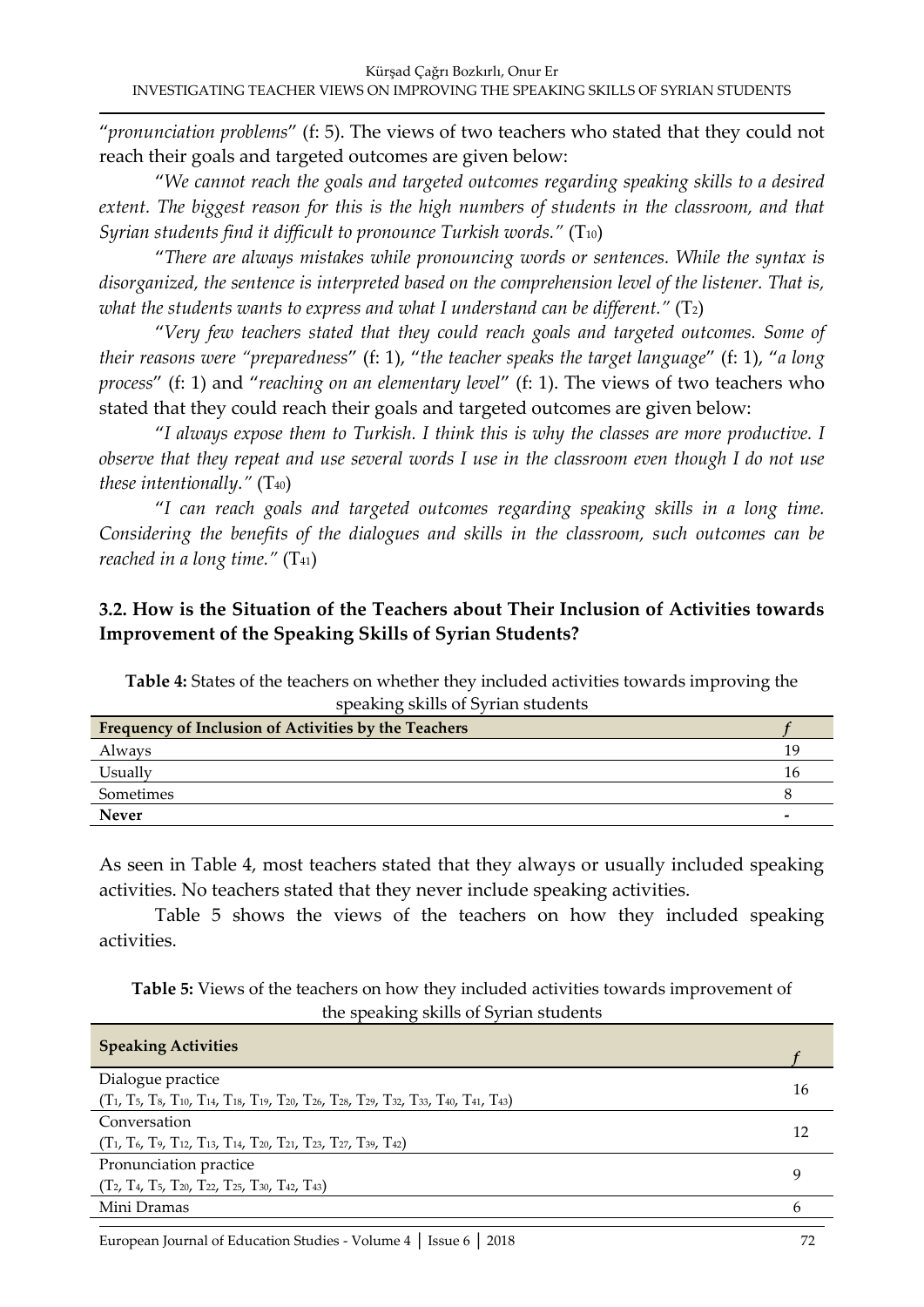#### Kürşad Çağrı Bozkırlı, Onur Er INVESTIGATING TEACHER VIEWS ON IMPROVING THE SPEAKING SKILLS OF SYRIAN STUDENTS

| $(T_3, T_8, T_{10}, T_{12}, T_{17}, T_{36})$ |  |
|----------------------------------------------|--|
| Speaking based on visuals                    |  |
| $(T_9, T_{27}, T_{29}, T_{38})$              |  |
| Games                                        |  |
| $(T_{10}, T_{16}, T_{24}, T_{32})$           |  |

As seen in Table 5, the teachers usually included activities of "*dialog practice*" (f: 16), "*conversation*" (f: 12), "pronunciation practice" (f: 9) and "*mini dramas*". The views of two teachers who included speaking activities in their classes are given below:

"*I create the dialogues they can use in daily life myself. Then I show them how to use them and have them talk."(*T5)

"*I involve speaking activities while teaching Syrians Turkish. With the help of speaking activities, the students put what they have learned into practice. I organize face-to-face dialogues and roleplaying in speaking activities."* (T10)

Table 6 shows the views of the teachers on the reasons for why they sometimes included activities in the speaking process or did not include them.

| <b>Table 6:</b> Reasons for why the teachers sometimes included activities towards improving the |  |
|--------------------------------------------------------------------------------------------------|--|
| speaking skills of Syrian students or did not include them                                       |  |

| <b>Reasons of the Teachers</b> |  |
|--------------------------------|--|
| Classroom noise                |  |
| $(T_1, T_{15})$                |  |
| Students do not speak Turkish  |  |
| $(T_7, T_{35})$                |  |
| Crowded classroom              |  |
| $(T_{31}, T_{34})$             |  |
| Unwillingness of the students  |  |
| $(T_{11})$                     |  |
| Inadequacy of the teacher      |  |
| $(T_{37})$                     |  |

As seen in Table 6, the reasons stated by the teachers included "*classroom noise*" (f: 2), "*students do not speak Turkish*" (f: 2), "*crowded classrooms*" (f: 2), "*unwillingness of the students*" (f: 2) and "*inadequacy of the teacher*" (f: 2). The views of two teachers who sometimes included speaking activities are given below:

"*I cannot do much except the dialogues. I cannot reach the entire class because of noise. This is why it is like chatting with a part of the students."* (T<sub>1</sub>)

"*We do not have time to make everyone talk one by one as our classrooms are crowded. This is why we have to prioritize our students who are ambitious. While those we pay attention advance, those we cannot pay attention or those that have negative attitudes towards Turkish fall behind."* (T34)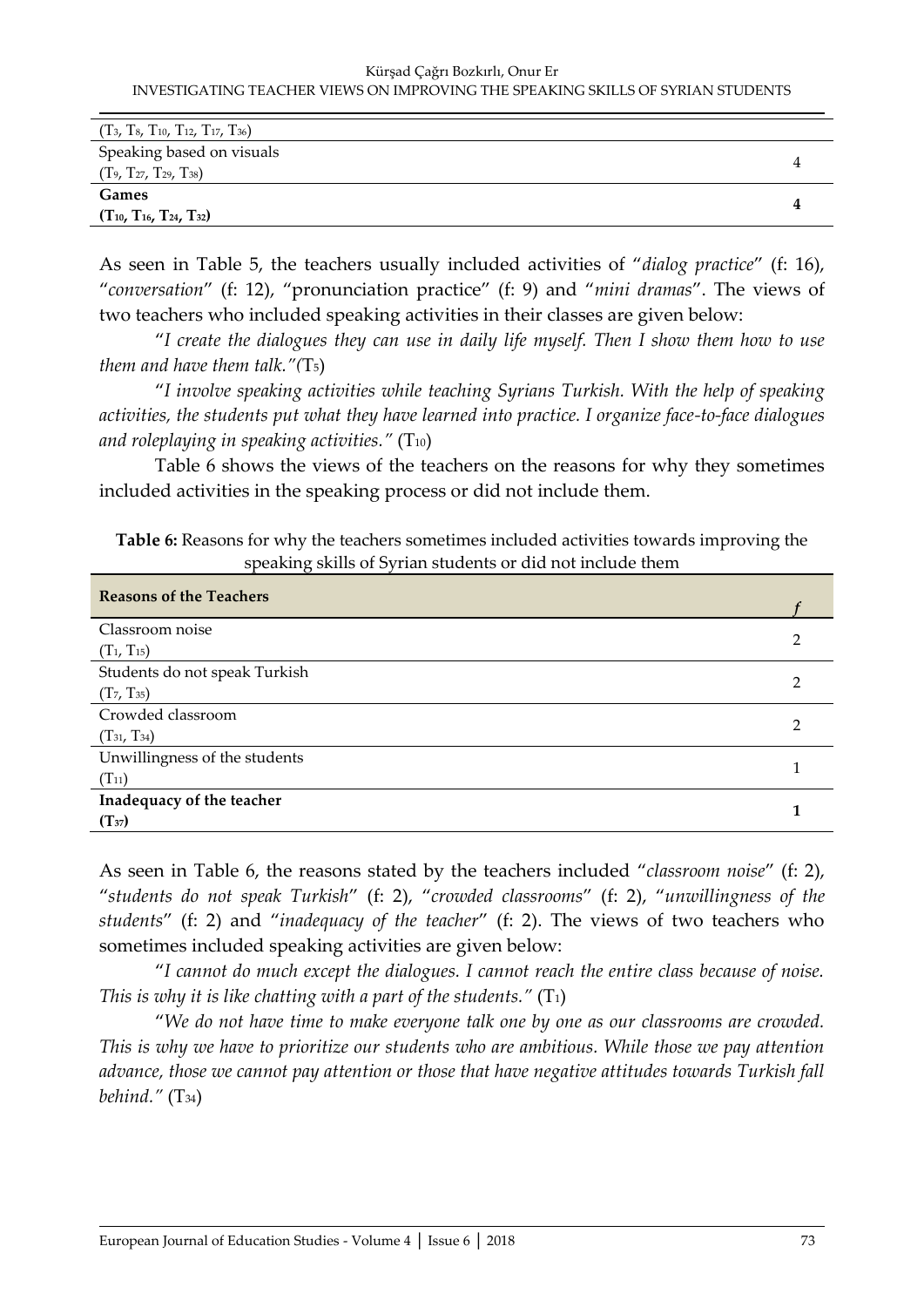# **3.3. How is the situation of the teachers about their implementations of methods and techniques towards improvement of the speaking skills of Syrian students?**

**Table 7:** The views of the teachers on the methods and techniques they implemented towards improving the speaking skills of Syrian students

| Teachers Who Implemented Methods<br>and Techniques          | $\boldsymbol{f}$ | Teachers Who Did Not Implement Methods and<br>Techniques                                                                                                               | $\boldsymbol{f}$ |
|-------------------------------------------------------------|------------------|------------------------------------------------------------------------------------------------------------------------------------------------------------------------|------------------|
| Free Speaking<br>$(T_{17}, T_{18}, T_{19}, T_{21}, T_{37})$ | 5                | The teacher does not know the methods and<br>techniques<br>(T1, T2, T4, T5, T7, T8, T10, T11, T12, T16, T22, T24, T25, T28,<br>Т29, Т32, Т33, Т34, Т35, Т38, Т40, Т43) | 22               |
| Group Speaking                                              | $\overline{4}$   | Crowded classrooms                                                                                                                                                     | $\mathbf{1}$     |
| $(T6, T9, T23, T37)$                                        |                  | $(T_3)$                                                                                                                                                                |                  |
| <b>Targeted Speaking</b>                                    | 3                | Indifference of the teacher                                                                                                                                            | $\mathbf{1}$     |
| $(T9, T19, T21)$                                            |                  | $(T_{26})$                                                                                                                                                             |                  |
| Speaking Unprepared                                         | 3                | Students do not speak Turkish                                                                                                                                          | $\mathbf{1}$     |
| $(T_{17}, T_{18}, T_{19})$                                  |                  | $(T_{30})$                                                                                                                                                             |                  |
| Question & Answer                                           | $\overline{2}$   |                                                                                                                                                                        |                  |
| $(T_6, T_{31})$                                             |                  |                                                                                                                                                                        |                  |
| Drama                                                       | $\overline{2}$   |                                                                                                                                                                        |                  |
| $(T_{13}, T_{20})$                                          |                  |                                                                                                                                                                        |                  |
| <b>Speaking Prepared</b>                                    | $\overline{2}$   |                                                                                                                                                                        |                  |
| $(T_{18}, T_{19})$                                          |                  |                                                                                                                                                                        |                  |
| Speaking by Choosing from a Pool of                         |                  |                                                                                                                                                                        |                  |
| Words and Concepts                                          | $\overline{2}$   |                                                                                                                                                                        |                  |
| $(T_{21}, T_{37})$                                          |                  |                                                                                                                                                                        |                  |
| Participatory Speaking                                      | $\overline{2}$   |                                                                                                                                                                        |                  |
| $(T_9, T_{15})$                                             |                  |                                                                                                                                                                        |                  |
| Word Chorus                                                 | 1                |                                                                                                                                                                        |                  |
| (T <sub>9</sub> )                                           |                  |                                                                                                                                                                        |                  |
| Socratic Debate                                             |                  |                                                                                                                                                                        |                  |
| $(T_{14})$                                                  | 1                |                                                                                                                                                                        |                  |
| Brainstorming                                               | $\mathbf{1}$     |                                                                                                                                                                        |                  |
| $(T_{14})$                                                  |                  |                                                                                                                                                                        |                  |
| <b>Empathic Speaking</b>                                    |                  |                                                                                                                                                                        |                  |
| $(T_{21})$                                                  | $\mathbf{1}$     |                                                                                                                                                                        |                  |
| <b>Debate</b>                                               |                  |                                                                                                                                                                        |                  |
| $(T_{39})$                                                  | 1                |                                                                                                                                                                        |                  |

As seen in Table 7, most teachers did not use methods and techniques towards speaking. They mostly explained this by their statements that they did not know such methods and techniques (f: 22). The views of two teachers who did not implement speaking methods and techniques are given below:

"*I am not informed much. I act based on my own means and ideas as I am not completely knowledgeable in this issue."* (T8)

"*I am not informed. I may be considered inexperienced in this matter."* (T43)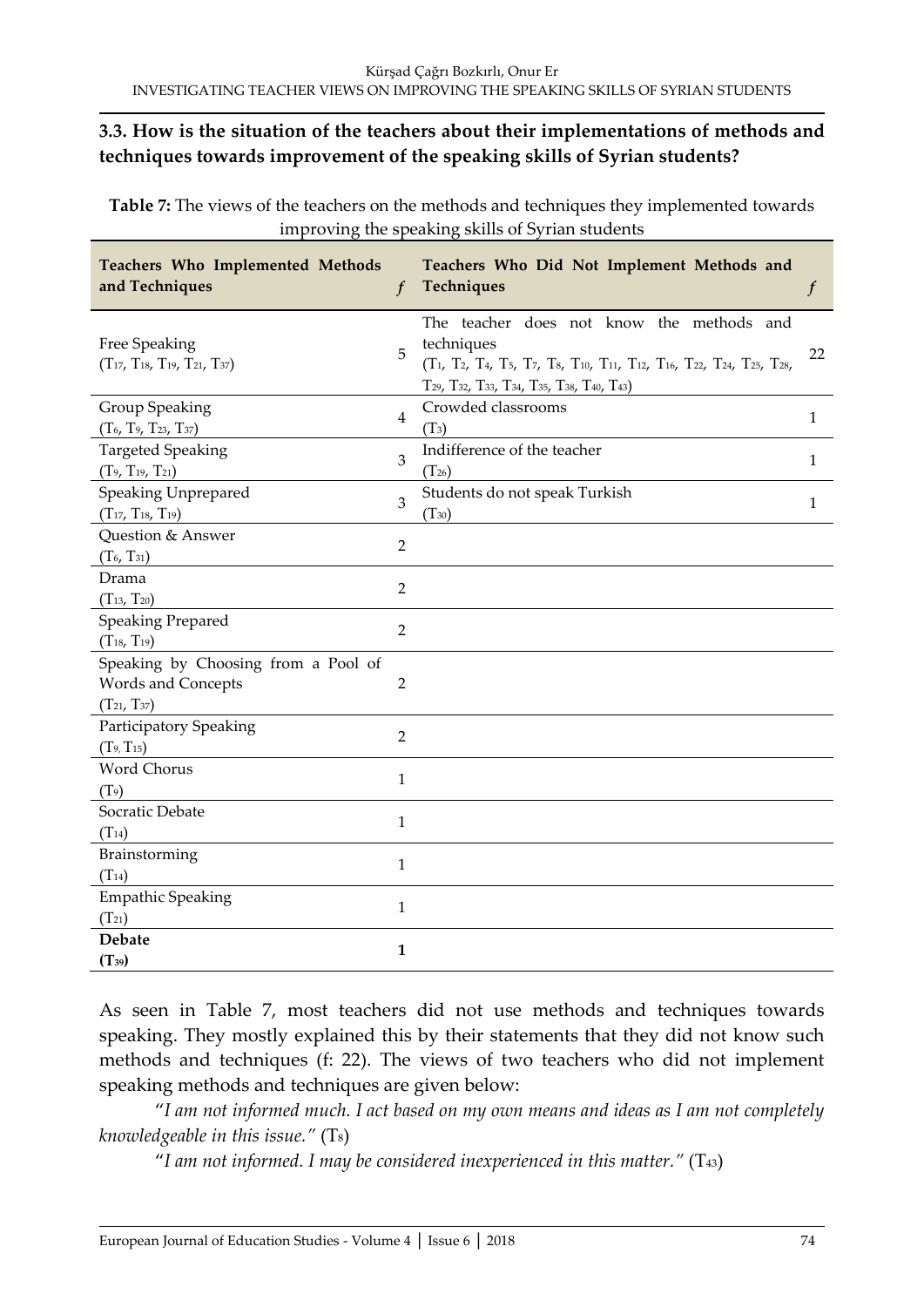It was found that those who implemented speaking methods and techniques usually employed methods and techniques of "*free speaking*" (f: 5), "*group speaking*" (f: 4), "*targeted speaking*" (f: 3) and "*speaking unprepared*" (f: 3). The views of two teachers who implemented speaking methods and techniques are given below:

"*There are types of free, targeted, prepared and unprepared speaking. It is usually unprepared speaking, but we take part in the others based on our topics.<sup>"</sup>* ( $T_{17}$ )

"*I mostly use targeted speaking, empathic speaking, speaking by choosing from a pool of words and concepts and free speaking techniques. They sometimes talk about or try to talk about a memory of their, and sometimes, the try to talk about a picture or a word they randomly selected from a bag. I frequently provide clues for them to not get stuck in such occasions."* (T<sub>21</sub>)

# **3.4. How is the situation of the teachers about their use of instruction tools and materials towards improvement of the speaking skills of Syrian students?**

| <b>Teachers Who Used Such Tools and Materials</b>                                                               |    | Teachers Who Did Not Use Such Tools and<br><b>Materials</b> |              |
|-----------------------------------------------------------------------------------------------------------------|----|-------------------------------------------------------------|--------------|
| Video<br>(Т5, Т7, Т9, Т10, Т11, Т12, Т14, Т24, Т31, Т32, Т33, Т34, Т35,<br>$T_{36}$ , $T_{40}$ , $T_{42}$ )     | 16 | Limited opportunities<br>$(T_6, T_{43})$                    | 2            |
| Computed<br>(T7, T8, T12, T15, T19, T20, T21, T23, T27, T32, T33, T40                                           | 12 | Inadequacy of the teacher<br>$(T_3)$                        | 1            |
| Various visuals<br>$(T_2, T_9, T_{10}, T_{16}, T_{18}, T_{22}, T_{27}, T_{28}, T_{29}, T_{37}, T_{38}, T_{41})$ | 12 | Not allocating time for speaking activities<br>$(T_1)$      | $\mathbf{1}$ |
| Television<br>$(T_4, T_7, T_{11}, T_{12}, T_{20}, T_{23}, T_{31}, T_{32})$                                      | 8  | Crowded classrooms<br>$(T_{13})$                            | 1            |
| Projection<br>(T9, T15, T17, T36, T40)                                                                          | 5  |                                                             |              |
| Tangible objects<br>$(T_{10}, T_{20}, T_{32}, T_{34}, T_{41})$                                                  | 5  |                                                             |              |
| MP <sub>3</sub><br>$(T_{19}, T_{26}, T_{35}, T_{40}, T_{42})$                                                   | 5  |                                                             |              |
| Audio recordings<br>$(T_5, T_{24}, T_{26}, T_{31})$                                                             | 4  |                                                             |              |
| Telephone<br>$(T_{19}, T_{20}, T_{26}, T_{42})$                                                                 | 4  |                                                             |              |
| Speaker<br>$(T_4, T_8, T_{15})$                                                                                 | 3  |                                                             |              |

**Table 8:** States of the teachers on whether they used instruction tools and materials towards improvement of the speaking skills of Syrian students

As seen in Table 8, as materials for speaking, the teachers usually used "*video*" (f: 27), "*computer*" (f: 18), "*various visuals*" (f: 13) and "*television*" (f: 11). The views of two teachers who used materials for speaking are given below:

"*I use especially television and computer. By various videos, cartoons and songs,*  activities are carried out for their listening and speaking skills. I asked them to interpret what *they have watched or listened to."* (T7)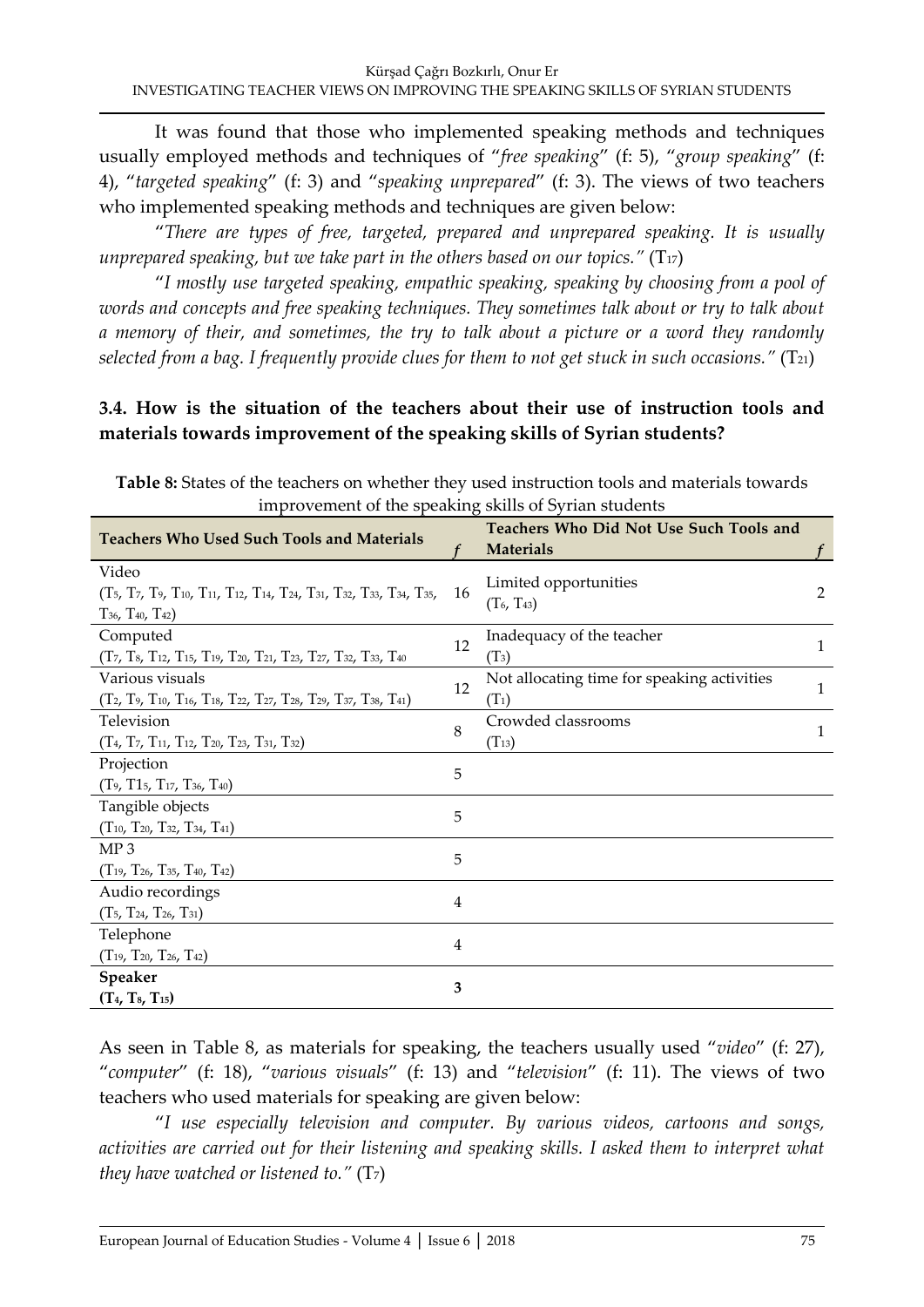"*I have them listen to music, watch videos and cartoons. I use computers and projection for this, but in general, I try to make them speak. It is rather me who communicates, and I always speak Turkish with them."* (T40)

The teachers who stated that they did not use materials towards speaking included reasons such as "*limited opportunities*" (f: 2), "*inadequacy of the teacher*" (f: 1), "*not allocating time for speaking activities*" (f: 1) and "*crowded classroom"* (f: 1). The views of two teachers who did not use materials for speaking are given below:

"*I do not use materials. The opportunities for technological tools are limited in the camp I work at.*<sup>*"*</sup> (T<sub>6</sub>)

"*I could not improve (myself) about tools and materials."* (T3)

# **4. Conclusion and Recommendations**

This study used a semi-structured interview form with the purpose of investigating the teacher views on improvement of the speaking skills of Syrian students. Within the general objective of the study, four research questions were determined, and the results obtained in the scope of the questions are presented below.

It was found in the study that the teachers were mostly not able to reach goals and targeted outcomes aimed towards improving the speaking skills of Syrian students. As reasons for this, the teachers stated crowded classrooms, lack of communication between the teacher and the students, unwillingness of the students, and that the students do not speak Turkish outside the classroom. It is not possible to teach a language either as a second language or a foreign language in classrooms of 50-60 people. Şanlı (2015) reported that crowded classrooms in teaching English as a foreign language prevent the active participation of all students especially in speaking classes. Additionally, it is noteworthy that students do not have opportunities to speak Turkish outside the classroom although they are living in Turkey. Büyükikiz and Çangal (2016) stated that lack of exposure to the Turkish language by especially Syrian students who are living in a camp environment will affect their language improvement negatively. Al Hosni (2014) stated that the exposure of students who learn English in Oman to this language only in the classroom affects their English-speaking skills negatively. However, the students in question are learning English as a foreign language, and it is natural that they are not exposed to it outside the classroom. However, the situation is not like this for Syrian students. Even if they are living in a camp environment, settings where they will be provided with opportunities to speak Turkish outside the classroom and use the language they have learned should be created, and social activities should be organized in provinces and districts by the civilian authorities, municipalities, universities and civil society organizations in cooperation (Büyükikiz and Çangal, 2016).

It was determined that most teachers always or usually included activities towards improving the speaking skills of Syrian students. As for the activities, they stated that they involved dialogue practices, conversations, pronunciation practices, mini dramas, speaking based on visuals and games. However, it was found that they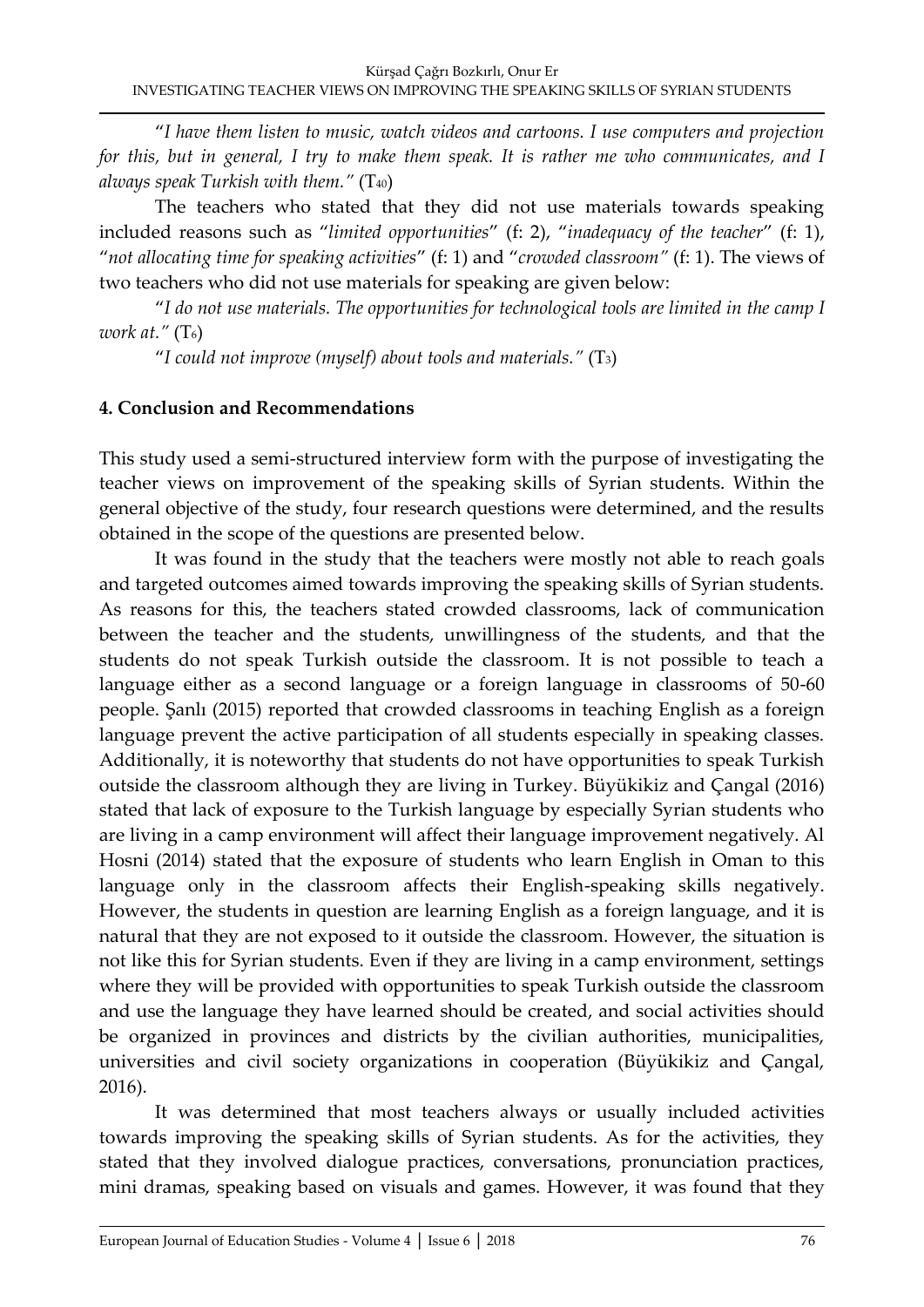did not diversify the activities they used, that is, they usually utilized one style of activity (only dialogue, only conversations…). As Syrian students are learning Turkish as a second language, teachers should involve different speaking activities that will exemplify situations that they may encounter in their daily lives. Smith (2016) emphasized the importance of considering peoples functional needs especially in processes of teaching a language for refugees. This way, their attention for the class may increase. Moreover, making the activities realistic and reflecting real communication environment will be in agreement with the communicational language teaching approach (Richards and Rodgers, 2001).

Those in the study who stated that they employed methods and techniques for speaking reported that they utilized free speaking the most. Gudu (2015), on the other hand, reported that teachers utilized debates and dramatization in foreign language teaching. Furthermore, most teachers in this study reported that they were not informed about the methods and techniques towards improving the speaking skills of Syrian students, and therefore, they did not use them. This shows that, although the teachers attended the certification program for teaching Turkish to foreigners, they had shortcomings in terms of methods and techniques. Therefore, they may be directed towards in-service training programs to overcome these shortcomings in this issue. This way, teachers may be informed about methods and techniques such as "*persuasion, critical speaking, participatory speaking, empathically speaking, targeted speaking, speaking by choosing from a pool of words and concepts, free speaking, creative speaking, creative drama, question and answer, classroom debates, small group debates, brainstorming, roleplaying, improvisation and dramatization"* (Çetin, 2017, p. 375-378) and utilize these.

The vast majority of the teachers in the study stated that they used instruction tools and materials to improve the speaking skills of Syrian students. The instruction tools and materials used by the teachers were videos, computers, various visuals, television, projection, tangible objects, mp3 players, audio recordings, telephones and speakers. However, no teacher reported that they used music as a material in speaking classes. Yet, using music as a material and utilizing music in activities will make teaching of Turkish effective. Likewise, Arslan and Adem (2010) stated that activities that will be carried out by utilizing music tracks will affect the pronunciation of students positively and make it easier to learn words.

Although most of the teachers in the study included speaking activities and used instruction tools and materials towards speaking during teaching Turkish as a second language, it was seen that they had problems in reaching goals and targeted outcomes. Based on this result, it may be stated that mere usage of instruction tools and materials and inclusion of monotonous activities would not be sufficient for improvement of speaking skills. Inclusion of instruction tools, instruction materials and activities in teaching Turkish as a second language by using the right methods and technique in a responsible way will affect the speaking skills of Syrian students positively.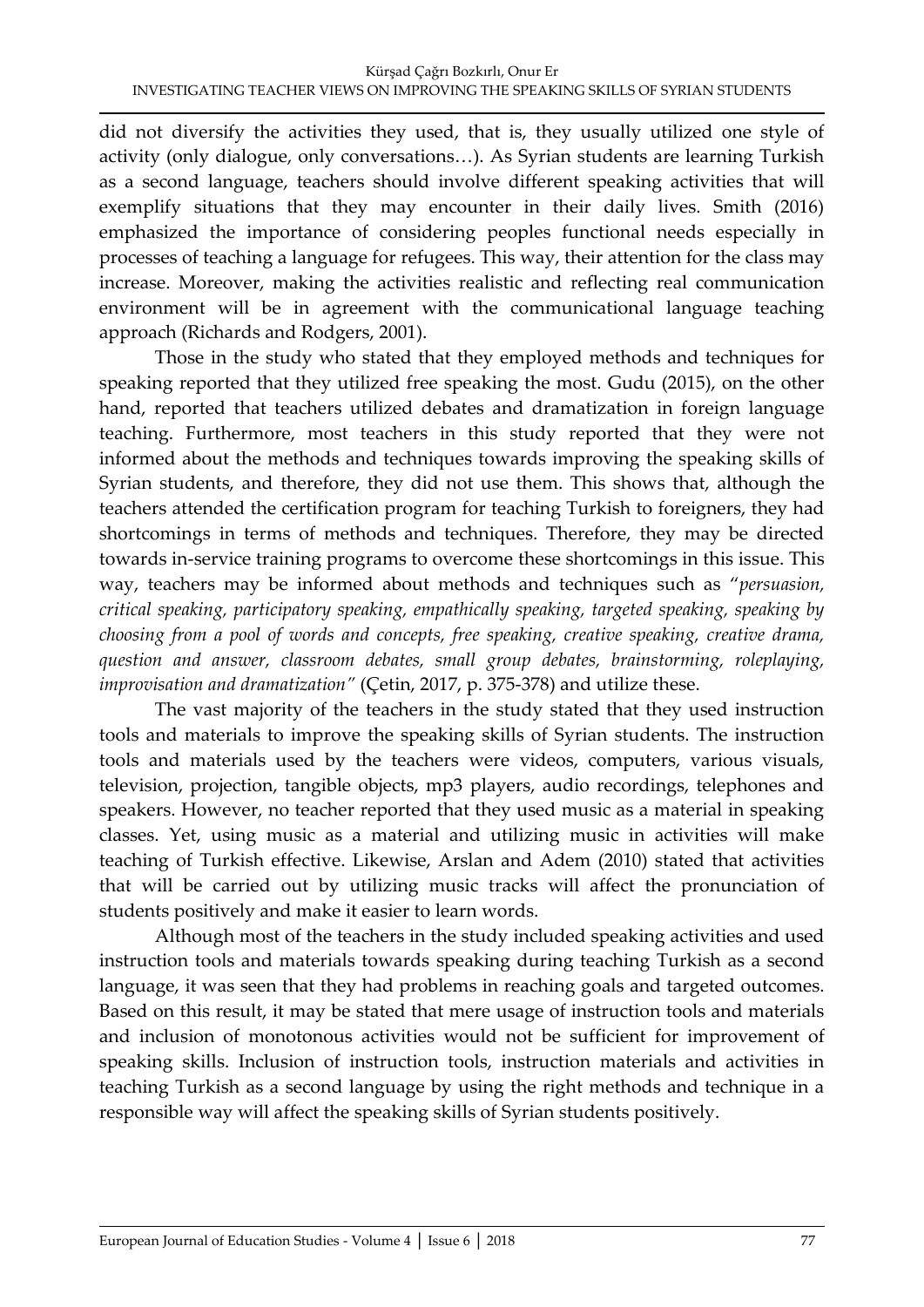### **References**

- 1. Açık, F., 2008. *Türkiye'de yabancılara Türkçe Öğretirken Karşılaşılan sorunlar ve Çözüm Önerileri*. Doğu Akdeniz Üniversitesi Eğitim Fakültesi Türkçe Eğitimi Bölümü "Uluslararası Türkçe Eğitimi ve Öğretimi Sempozyumu"
- 2. Al Hosni, S., 2014. Speaking difficulties encountered by young EFL learners. *International Journal on Studies in English Language and Literature*, *2*(6), 22-30.
- 3. Arslan, M. and Adem, E., 2010. Effective usage of audiovisual materials in teaching Turkish to foreigners*. Dil Dergisi*, 147, 63-86.
- 4. Bahadorfar, M. and Omidvar, R., 2014. Technology in teaching speaking skill. *Acme International Journal of Multidisciplinary Research, 2*(4), 9-13.
- 5. Büyükikiz, K. K. and Çangal, Ö. (2016). An evaluation on teaching Turkish to Syrian guest students project. *International Journal of Turkish Literature Culture Education (TLCE)*, *5*(3), 1414-1430.
- 6. Çetin, D., 2017. Dil becerileri-Anlatma (Konuşma ve Yazma Becerileri). H. Develi, C. Yıldız, M. Balcı, İ. Gültekin ve D. Melanlıoğlu (Editörler), *Türkçenin yabancı dil olarak öğretimi el kitabı* içinde (s. 359-424). İstanbul: Kesit.
- 7. Creswell, J. W., 2015. *Nitel araştırma yöntemleri beş yaklaşıma göre nitel araştırma ve araştırma deseni*. (2. baskı) (Çeviri Editörleri M. Bütün ve S. B. Demir). Ankara: Siyasal Kitapevi.
- 8. Demir, A., 2013. Yabancı dil eğitiminde temel dil becerileri. Y. Şahin (Editör), *Farklı boyutlarıyla yabancı dil öğrenimi ve öğretimi* içinde (s. 117-130). Konya: Eğitim Yayınevi.
- 9. Göçer, A., 2015. Improvement of speaking skills in teaching Turkish as a foreign language. *Trakya Üniversitesi Sosyal Bilimler Dergisi*. *17*(2), 21-36.
- 10. Gudu, B. O., 2015. Teaching speaking skills in English language using classroom activities in secondary school level in Eldoret municipality, Kenya. *Journal of Education and Practice, 6*(35), 55-63.
- 11. 11. Güneş, F., 2014. Speech teaching approaches and models. B*artın University Journal of Faculty of Education*, *3*(1), 1-27.
- 12. Harmer, J., 2007. *The practice of English language teaching* (Fourth Edition). London: Pearson Education.
- 13. Kurudayıoğlu, M., 2003. Konuşma eğitimi ve konuşma becerisini geliştirmeye yönelik etkinlikler. *TÜBAR*, 13, 287-309.
- 14. Melanlıoğlu, D. and Demir, T., 2013. A study on the validity and reliability of the Turkish form of speech anxiety scale for foreign Turkish learners. *The Journal of Academic Social Science Studies (JASS), 6*(3), 389-404.
- 15. Merriam, S. B., 2013. Nitel araştırma: Desen ve uygulama için bir rehber. (3. Baskıdan Çeviri, Çeviri Editörü: S. Turan). Ankara: Nobel Yayın Dağıtım.
- 16. Miles, M. B and Huberman, A. M., 1994. Qualitative data analysis. London: Sage Publication.